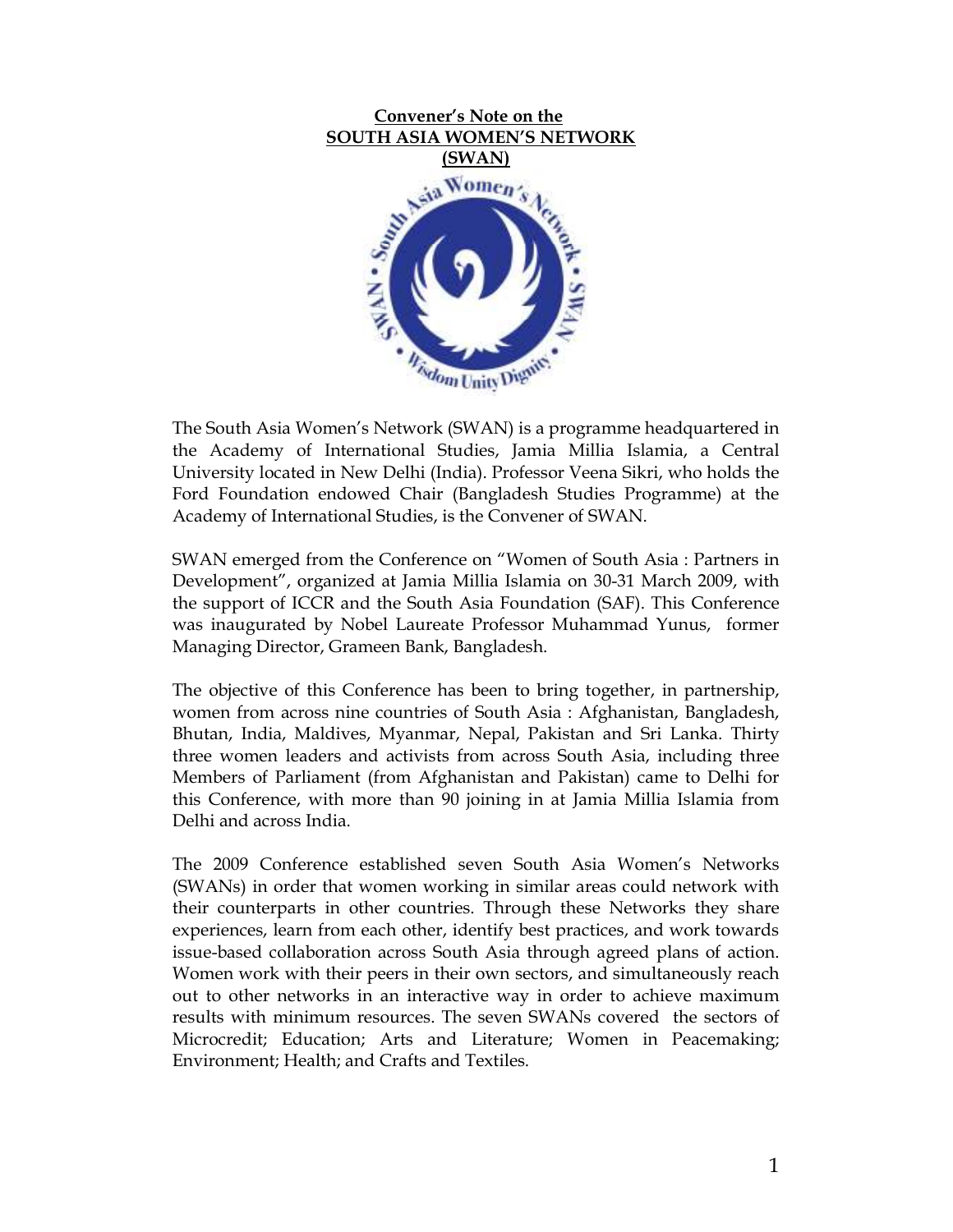In its Report, the first SWAN Conference emphasised that the women of South Asia have similar problems of grinding poverty, poor levels of achievement in the human development indices, poor maternal and child health, poor literacy rates and high levels of school drop-outs, violence against women, social injustice and gender inequalities of the worst kind, economic discrimination, including through lack of ownership or inadequate control over resources, tremendous vulnerability during and in the aftermath of environmental disasters and armed conflicts.

The Conference accepted that these issues pertaining to women are common to all communities, religious beliefs and ethnic groups across South Asia. Hence these issues can be addressed more effectively through sharing and collaboration across borders, including at the sub-regional, regional and multi-regional levels.

The Conference recognised the key role of women as agents of change, central to the process of bringing education, development, peace and prosperity within and across the nations of South Asia. Simultaneously, within families and communities in South Asia, women continue to be the anchor for preserving traditions and best practices in the arts and literature, in crafts and textiles, and in matters concerning health and the environment.

The follow-up to the Delhi Conference has been active and positive. The Coordinators of each of the sector-SWANs organised meetings and activities in follow-up of the discussions and decisions of the Delhi Conference.

The SWAN on Crafts and Textiles convened a hugely popular and successful 10 day event at Dilli Haat, from 29th December to 7th January 2010, with the participation of South Asian Craftswomen from Afghanistan, Bhutan, India, Nepal, Pakistan and Sri Lanka. This was organised by the Dastkari Haat Samiti.

The SWAN on Arts and Literature organized the first-ever "LEELA : South Asian Women's Theatre Festival" in March 2010 as a collaboration between ICCR (Indian Council for Cultural Relations), National School of Drama, Sangeet Natak Akademi and Jamia Millia Islamia. LEELA was inaugurated in New Delhi on 8<sup>th</sup> March 2010, the 100<sup>th</sup> anniversary of International Women's Day. Fourteen plays dealing with women's issues, one each from Afghanistan, Bangladesh, Bhutan, Maldives, Myanmar, Nepal, Pakistan and Sri Lanka and six from India were presented in Delhi, Kolkata, Mumbai and Chandigarh. The plays received critical and popular acclaim.

The SWAN on Education held a successful follow-up Workshop Meeting in Lahore, Pakistan in August 2009. At this workshop they agreed to take up gender analyses of the national curricular frameworks of India, Afghanistan, Pakistan, Sri Lanka, Bangladesh and Nepal.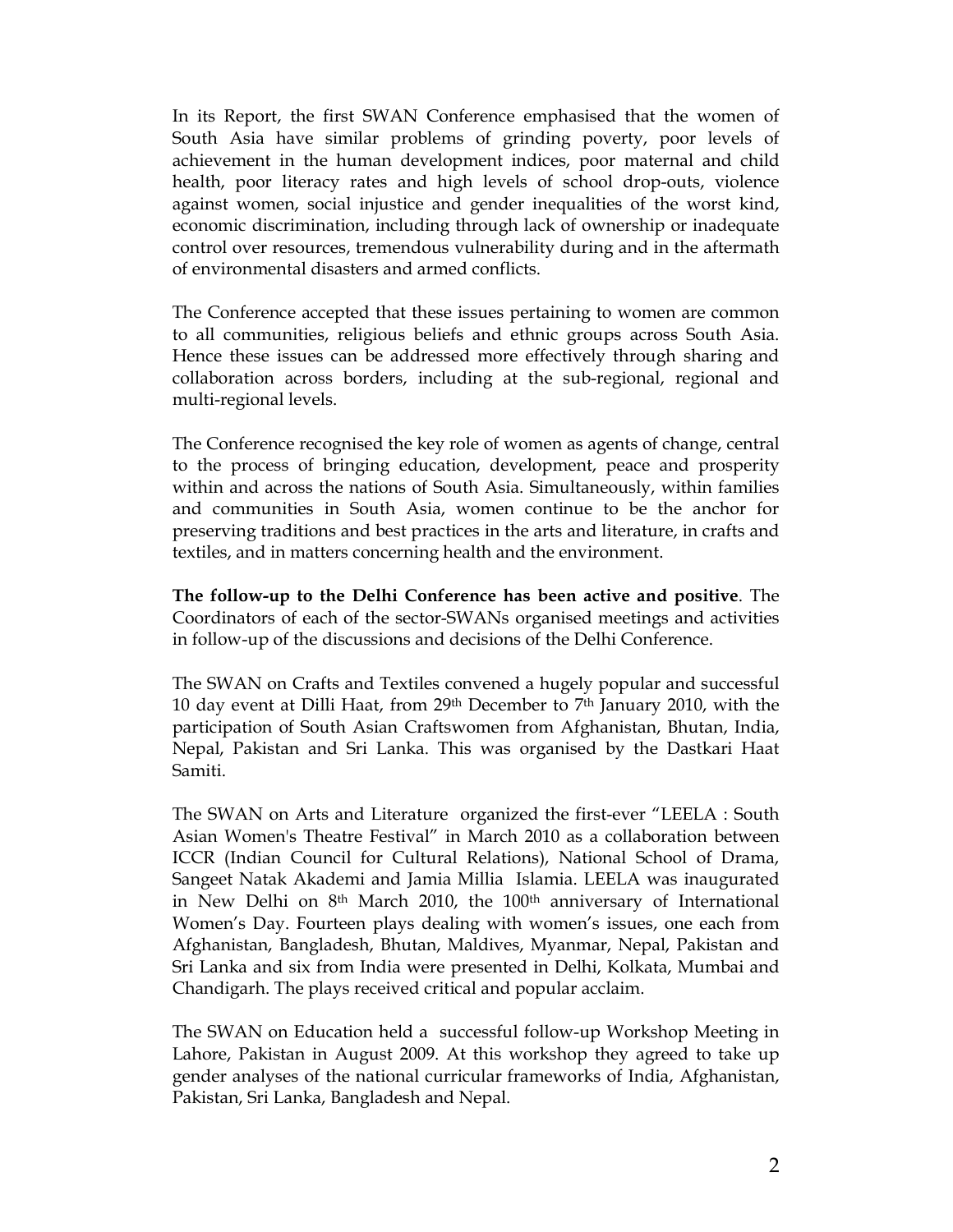## Second Annual Conference of SWAN :the Chandigarh Conference

To consolidate the positive results and follow-up activities of the first Conference, Jamia Millia Islamia collaborated with CRRID (Centre for Research on Rural and Industrial Development), Chandigarh, with the support of the Ministry of External Affairs (Public Diplomacy Division), in organising the Conference on Cooperative Development, Peace and Security :Women guiding the Destiny of South Asia. The Conference had two themes : Media Perspectives by Women Journalists and Women as Partners in Development. The Conference was held in Chandigarh from 13-15 March 2010.

The SWAN Conference in Chandigarh was the second in the series that began with the March 2009 Conference on "Women of South Asia : Partners in Development". The participants included over 30 eminent representatives from Afghanistan, Bangladesh, Bhutan, Maldives, Nepal, Pakistan and Sri Lanka, and over 60 from India.

 Outcome of the Chandigarh Conference : The March 2010 Chandigarh Conference strengthened and consolidated the process initiated by the Delhi Conference. The Chandigarh Conference established the eighth SWAN on Women in Media. The SWAN on Microcredit was expanded to cover Microcredit and Livelihood Development. The SWAN on Health was expanded to cover Health, Nutrition and Food Security.

Each of the eight SWANs discussed and finalised three-year workplans and programmes of Activities. Deliberations at the Chandigarh Conference emphasised the importance of evolving goal-based Plans of Action with specific projects in order to move decisively towards gender empowerment in South Asia. The SWANs agreed to focus on developing institutional linkages so that they can function as Networks of Excellence for gender empowerment in South Asia.

 The Chandigarh Conference initiated the work for drafting the proposed South Asian Women's Peace Charter. The draft preamble of the Charter has been circulated to all participants. The SWANs and individual participants have been requested to send in their suggestions for the substantive paragraphs of this Charter to the Convener of the Conference and to the Coordinator of the SWAN on Women in Peacemaking. Delegates expressed the hope that the text of the Charter can be finalised at the third annual SWAN Conference.

The Chandigarh Conference discussed the presently used global indices for measuring gender parity and gender equality. The Human Development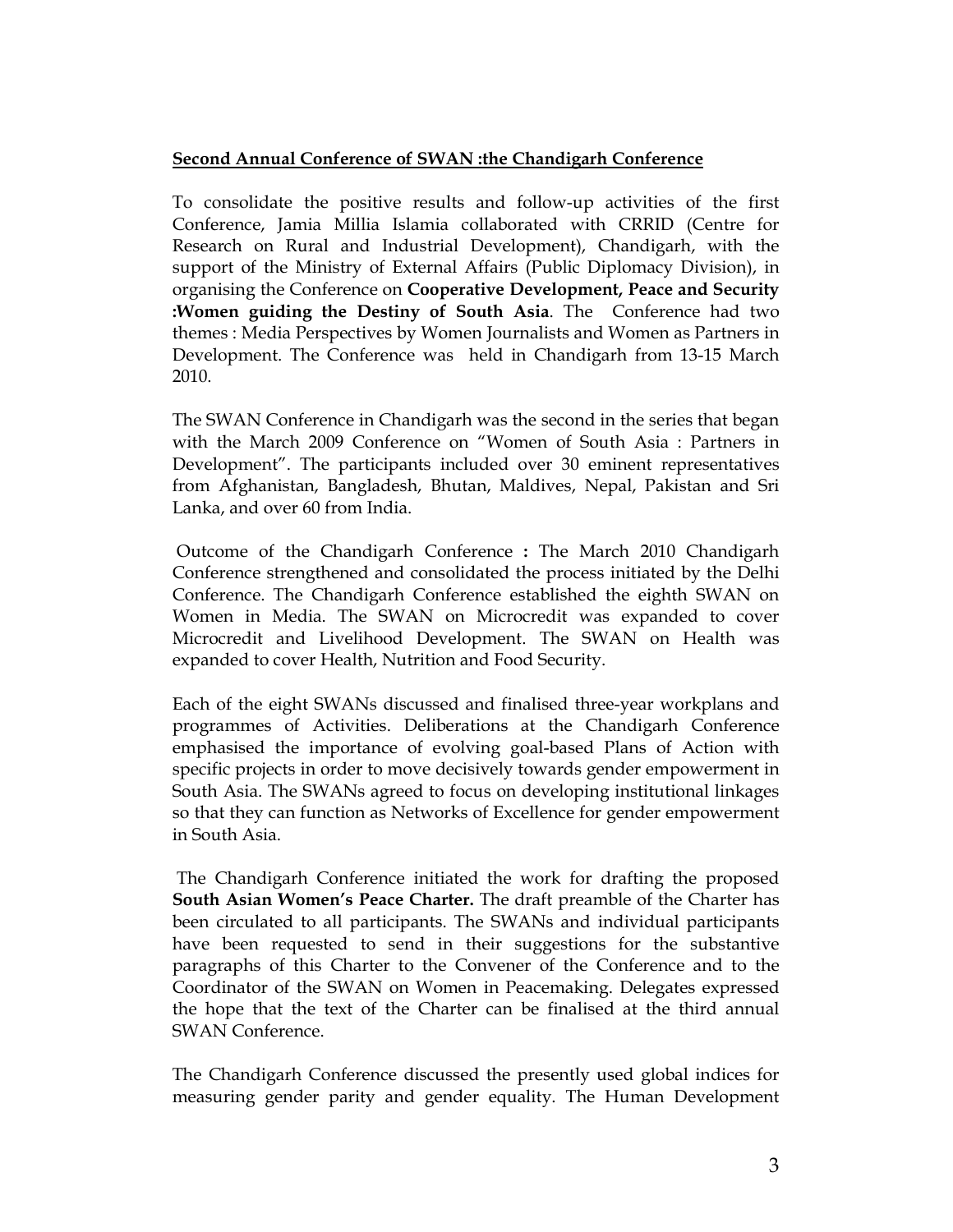Index (HDI) focuses almost exclusively on the provision of material amenities for bringing about human development. The Gender Parity Index (GPI), the socioeconomic index used by UNESCO measures just one parameter, the relative access to education of males and females. The Gender Related Development Index (GDI), one of the five indicators used by the UNDP in its annual Human Development Report, measures the inequalities between men and women in the areas of health and longevity, knowledge and standard of living. The Gender Empowerment Measure (GEM), another one of the five indicators used by the UNDP, measures inequalities in three areas : political participation, economic participation and power over economic resources. Each of these indices has its own particularities. For example the GEM does not take into account the participation of women in local self-governance institutions like panchayati raj. Each year, the World Economic Forum in Davos estimates the Global Gender Gap Index for 135 countries across the world. This Index measures the gap between men and women (in any given country) in accessing resources in four sectors, primarily education, health and survival, job opportunities and political empowerment.

The Conference agreed to work towards evolving its own South Asian Gender Index. An important path-finder in this regard is the concept of Gross National Happiness (GNH) introduced in 1972 by Bhutan's former King Jigme Singye Wangchuk. The four pillars of GNH are the promotion of sustainable development, preservation and promotion of cultural values, conservation of the natural environment, and establishment of good governance. These issues are particularly relevant for gender equity and empowerment in South Asia. The significant contributions to the economy and to overall GDP growth made by home-based women workers and by the large numbers of women working in the unorganised sector throughout South Asia are rarely factored in. The Conference agreed that all such gender-related issues should be factored into the four 'pillars' of GNH in order to arrive at the South Asian Gender Index.

The Coordinators of the South Asia Women's Networks (SWANs) are :

- Professor Veena Sikri, Convener of the Conference and Coordinator of the SWAN on Arts and Literature.
- Ms Shinkai Zahine Karokhail, Coordinator of the SWAN on Women in Peacemaking. Ms Karokhail is Member of the National Assembly of Afghanistan, and Member of the National Assembly's Budget and Finance Committee.
- Dr Mira Shiva, Coordinator of the South Asian Women's Network on Health, Nutrition and Food Security. Dr Mira Shiva is Director, Initiative for Health, Equity and Society; and Founder Member, Diverse Women for Diversity.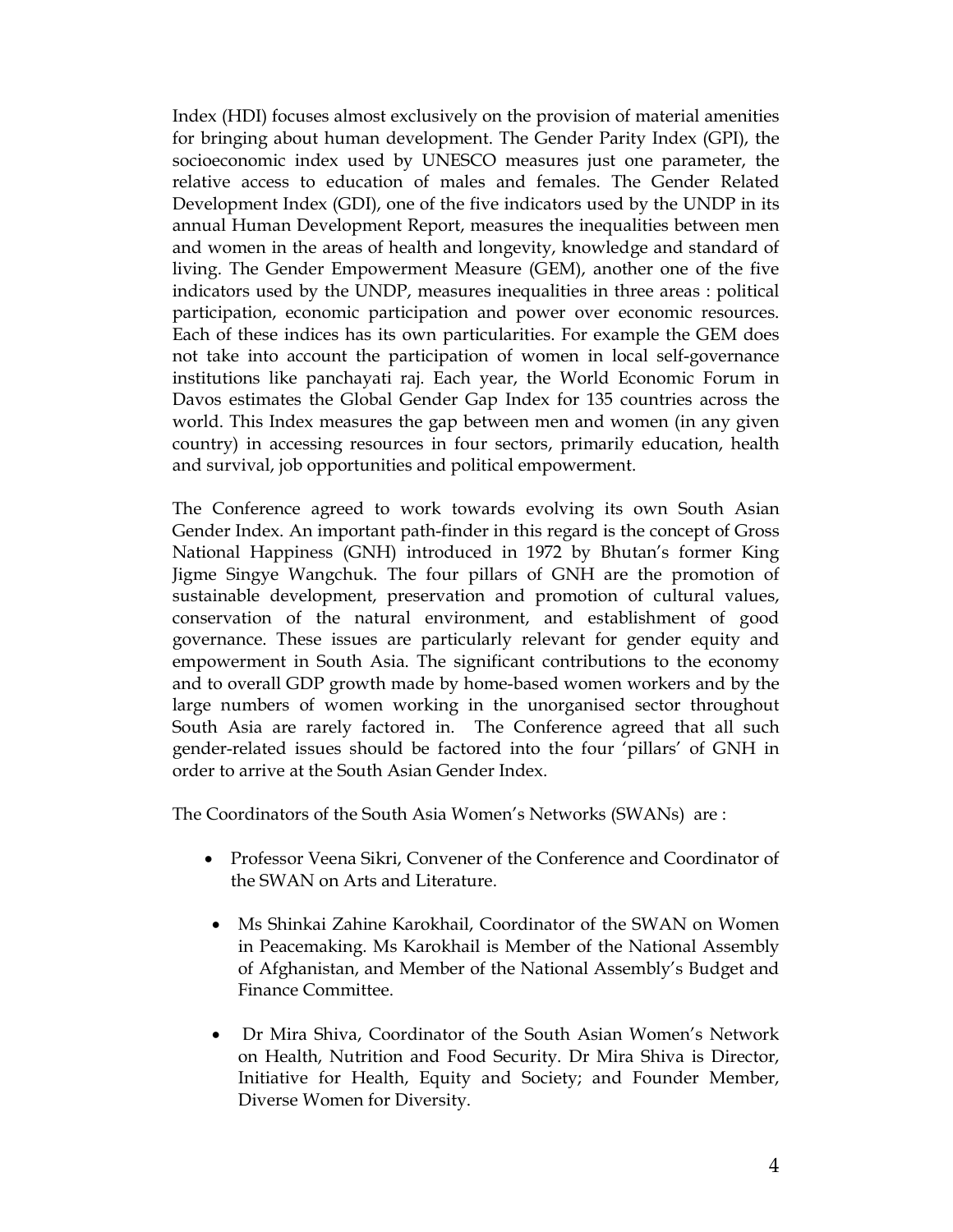- Dr Rasheda K Choudhury, Coordinator of the SWAN on Education. Rasheda is Executive Director, CAMPE (Campaign for Popular Education), Dhaka (Bangladesh).
- Ms Jaya Jaitly, Coordinator of the SWAN on Crafts and Textiles. Ms Jaya Jaitly is Founder and President of the Dastkari Haat Samiti, New Delhi.
- Ms Shaheen Anam, Coordinator of the SWAN on Microcredit and Livelihood Development. Shaheen is Executive Director of the Manusher Jonno Foundation, Dhaka (Bangladesh).
- Dr Vandana Shiva, Navdanya (Research Foundation for Science, Technology & Ecology), New Delhi (India), and Dr Uchita de Zoysa, Executive Director, Centre for Environment & Development (CED), Colombo (Sri Lanka), Co-Coordinators of the SWAN on the Environment
- Ms Nandini Sahai, Coordlnator of the SWAN on Women in Media. Nandini is Executive Director, The International Centre, Goa and Founder Director, MICCI (Media Information and Communication Centre of India).

The follow-up to the Chandigarh Conference has been vigorous.

The SWAN on Women in Media held its first meeting on 22-24 November, 2010 at The International Centre, Goa, organized by Coordinator Nandini Sahai and SWAN Convener Veena Sikri. This was an excellent meeting with the participation of around 35 eminent media representatives from all the SWAN member countries. The group has identified its priorities for further action. The web-site for the South Asia Women's Network (SWAN) was inaugurated at this meeting. The web-site (www.swaninterface.net) is currently being built up.

The SWAN on Arts and Literature has started work on two projects. The first is publishing a special volume with the Performance Text and the Director's Note for the 14 plays that participated in the first edition of LEELA : South Asian Women's Theatre Festival held in India in March 2010. This SWAN has also started preparations for the second edition of LEELA, with plays and a seminar on the theme "Women's Voices in the Sufi, Bhakti, and other Pluralstic Traditions of South Asia".

The SWAN on Crafts and Textiles, through the Dastkari Haat Samiti, hosted 28 resource persons and craftswomen from across South Asia at Dilli Haat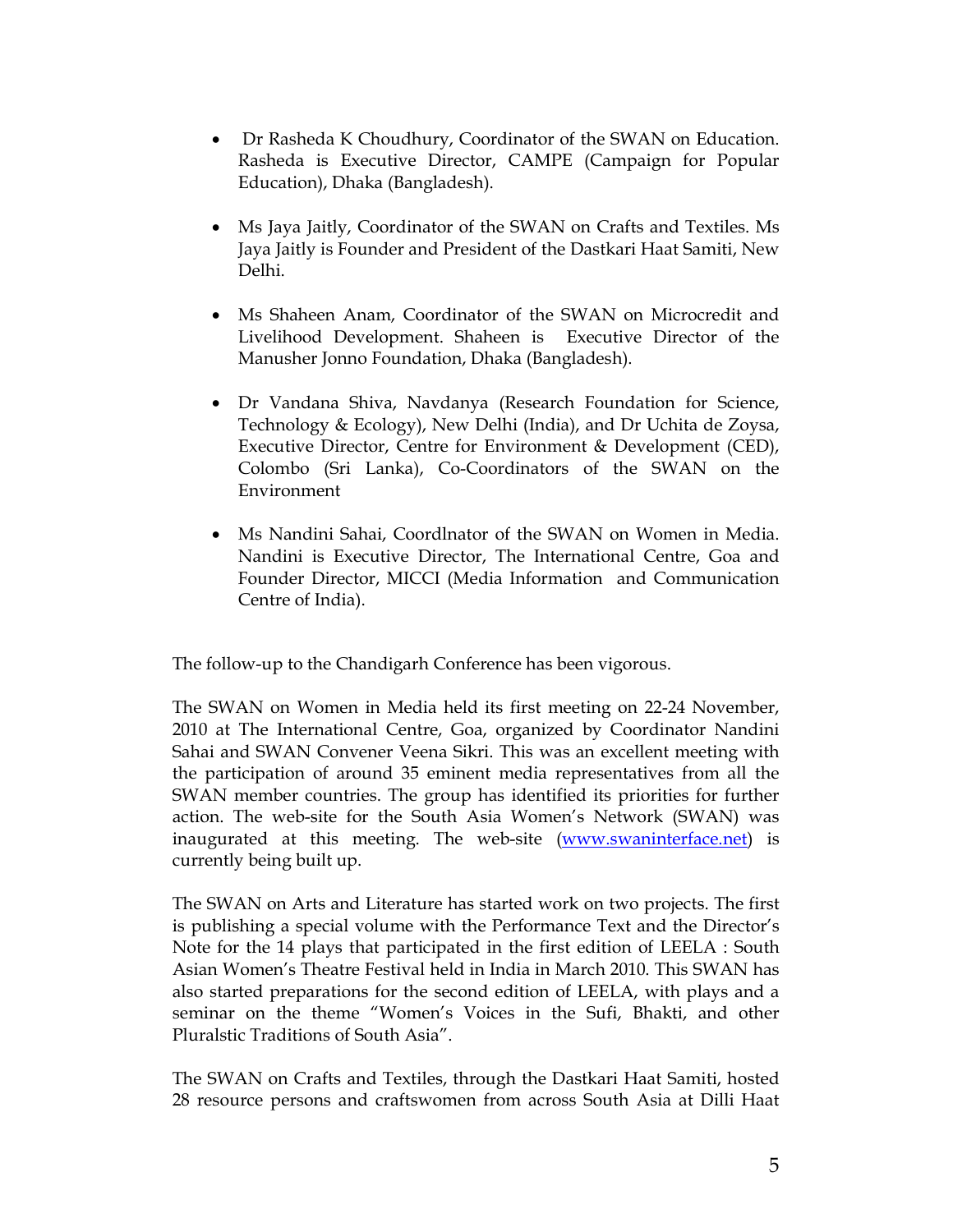from 4 to 17 January 2011. This two-week event under the rubric of "Crafting Friendships" included a two-day seminar on "Sustainable Livelihoods through Crafts for the Women of South Asia ", and a ten-day workshop on "Design Development, Intervention, Innovation and Implementation". It was decided to form a panel of designers for SWAN, two from each country, and to hold workshops to develop products which can then be branded and sold throughout South Asia as SWAN products. It was agreed to make every effort to organize a South Asian Women's Crafts Bazaar in Dhaka to coincide with the third annual Conference of SWAN.

The Coordinator of the SWAN on Education, Dr Rasheda Choudhury, organised a High Level Workshop on "Gender Equality in Education : Beyond Numbers", held in Dhaka on 4th December 2010. Women Parliamentarians from Nepal and Bangladesh participated in this Workshop, as did Professor Veena Sikri, Convener, SWAN. UNICEF and UNGEI (UN Girls' Education Initiative) supported this Workshop. Dr Rasheda Choudhury, Executive Director, CAMPE, is now coordinating the Bangladesh initiative on Women Parliamentarians for Gender Equality and Education. SWAN has been accepted into UNGEI's regional partnership for South Asia. Professor Veena Sikri and Dr Rasheda Choudhury will work together with UNGEI and UNICEF ROSA on developing the South Asian Parliamentarians' Forum for Equity and Girls' Education. From India, Nirantar (A Centre for Gender and Education), is the participating institution for this project. SWAN would, in the first instance, seek to build an institutional network across South Asia linking together institutions working on gender equality in education.

In May 2010, Jamia Millia Islamia University signed a MOU with the South Asia Foundation (SAF). SAF-India has agreed to support convening the annual SWAN Conference by rotation in each of the nine member countries. This is in line with SAF's cardinal objective of regional cooperation through education, culture and related activities.

## Third Annual Conference of SWAN : the Dhaka Conference

The third Annual Conference of SWAN was convened in Dhaka on 2-3 July 2011, as a collaboration between the South Asia Foundation (India chapter), Manusher Jonno Foundation, Dhaka, and Jamia Millia Islamia University, New Delhi. Ms Shaheen Anam, our gracious partner in Dhaka, had put in every effort, with enormous success, to ensure a strong and productive outcome for SWAN's Third Annual Conference.

All the nine member-countries of SWAN were represented at this Conference. There were 72 eminent representatives, including Members of Parliament, Justice of the Supreme Court, theatre and civil society activists, media and NGO leaders, authors and academicians, among others.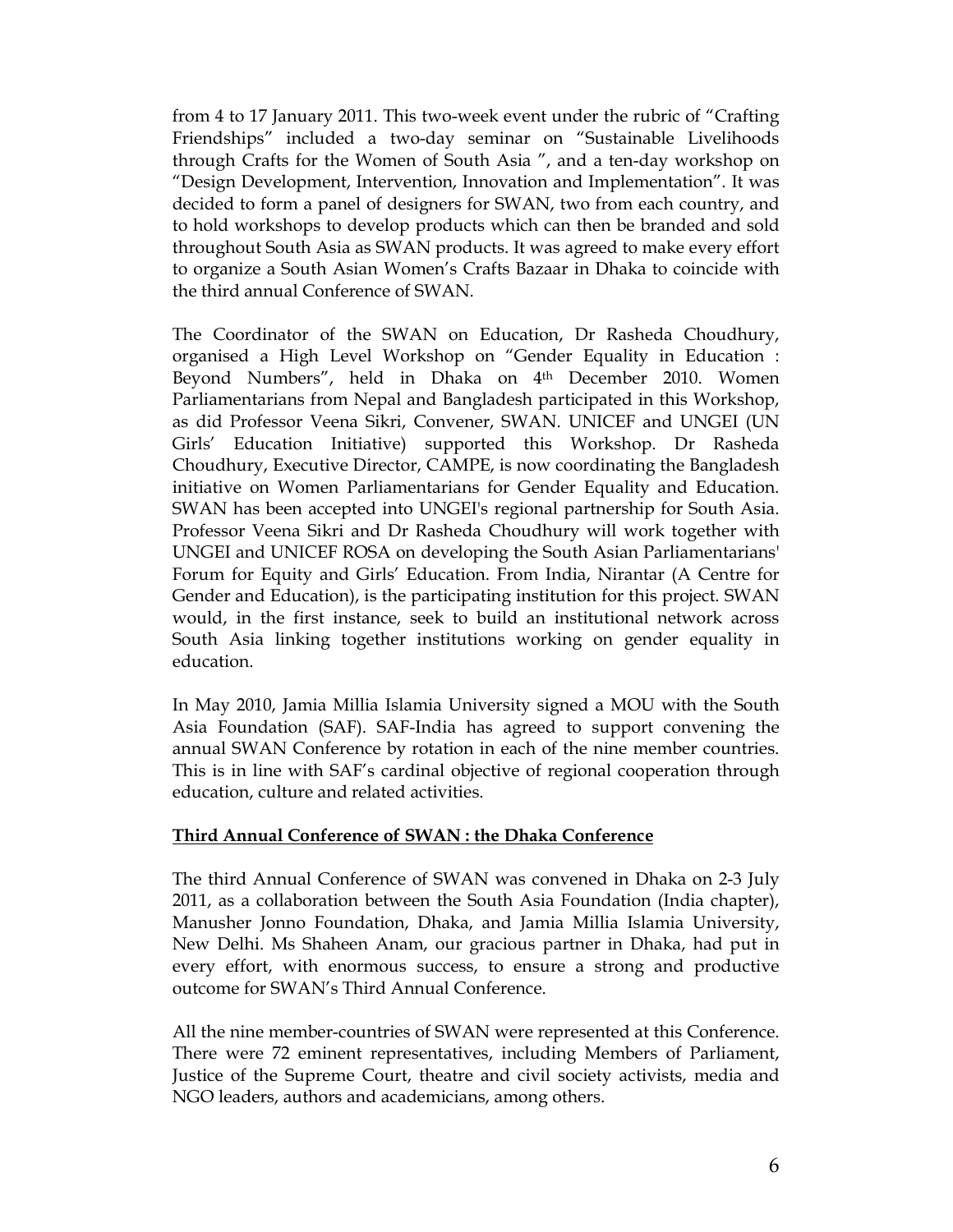The theme of the Third Annual Conference of SWAN was "Women of South Asia and the Green Economy". The deliberations at the Conference took place in the run-up to the Rio+20 Conference on Sustainable Development, scheduled to be held in Rio in June 2012. The discussions highlighted that the search for peace, ecological sustainability and equitable development in South Asia is intrinsically linked with the struggle for gender empowerment and equity. The one cannot be achieved without the other.

The chief guest at the conference was Dr. Shirin Sharmin Chowdhury, Honourable State Minister, Ministry of Women and Children Affairs, Government of Bangladesh. Alongside the Conference, a Crafts Fair was organised at the premises, where participating SWAN members displayed their national handicrafts. The SWAN on Crafts and Textiles had worked very hard to organise this participatory display. The Crafts Fair was inaugurated by Dr. Shirin Sharmin Chowdhury on the morning of the 2<sup>nd</sup> of July before the commencement of the conference. The Valedictory Address was delivered by Ms Irene Khan, former Secretary General of Amnesty International.

Dr. Vandana Shiva delivered the Keynote Address on "Women of South Asia and the Green Economy". Dr. Shiva expressed her conviction that the region of South Asia could and should play a dynamic and central role in the ongoing discussions on environmental issues. She said that while there were several serious outcomes from the Rio Earth Summit (1992), including the legally binding climate treaty and the convention of biological diversity, the ecological situation has seriously deteriorated over the past 20 years. She pointed towards the increasing frequency and intensity of natural disasters, including cyclones, floods and droughts. Dr Shiva affirmed that biodiversity around the world is depleting at an alarming rate. The UN only recognised this threat in 1995, by which time 75% of the biodiversity of our region had been lost.

Dr Vandana Shiva emphasised that the world economic system is incapable of working with diversity, and perhaps has a fear of diversity, because diversity means freedom. She expressed grave apprehensions about the increasing drive by corporations to install systems that would privatise biodiversity. Corporations that used to draw profit from oil are now joining other corporations that work with agriculture and biodiversity to converge into what is described as "the 17 trillion dollar green economy". All efforts to replace biodiversity by monocultures must be resisted, she said. This includes the fight against what is referred to as bio-piracy, and the patenting of traditional knowledge and biodiversity, where the cases of neem and basmati are recent examples.

Dr Vandana Shiva pointed out that the most important issue for the women of South Asia and the green economy is to protect nature, so that people have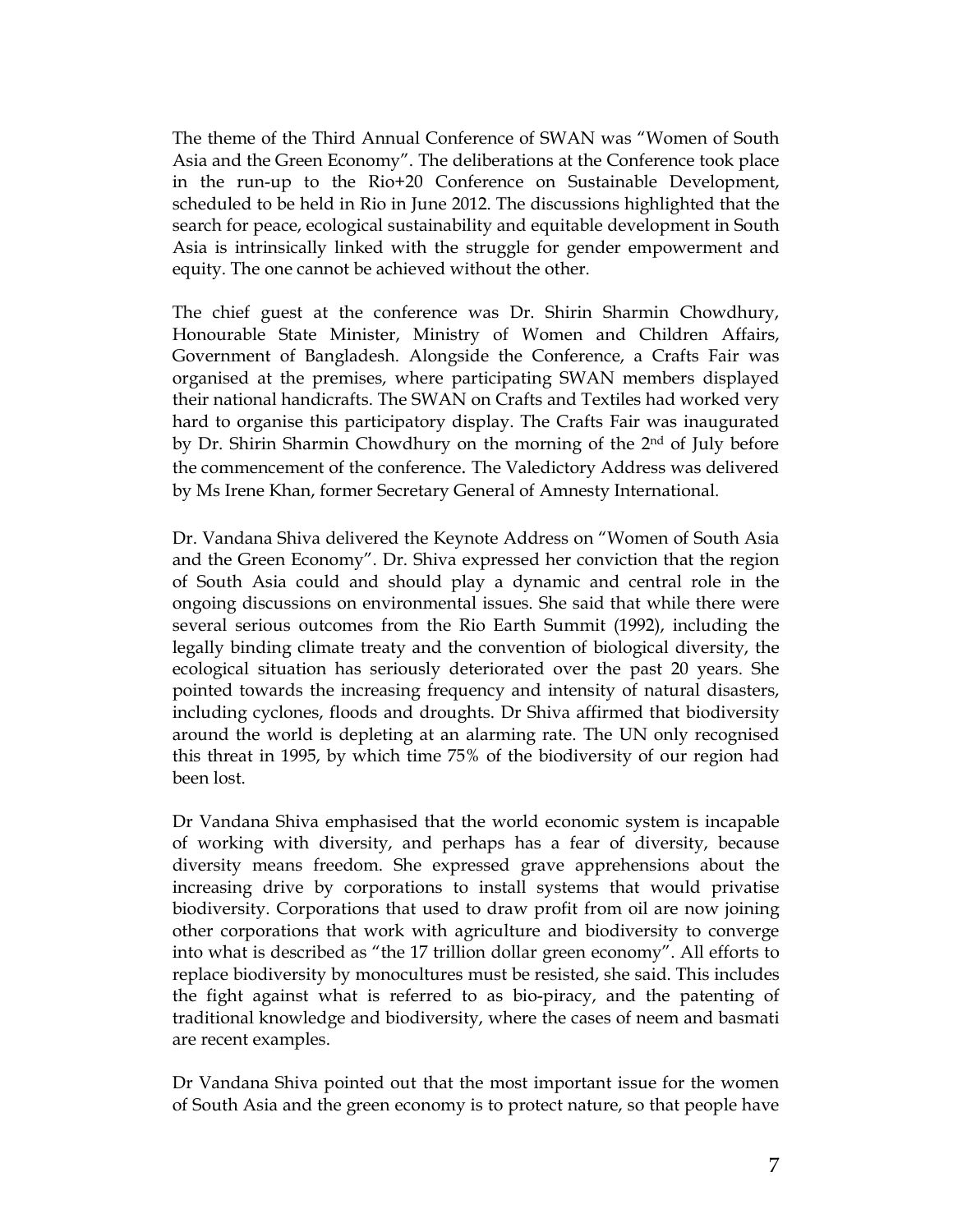their food and water, and their welfare and well-being. That is why, in the women's "green economy", technology has to be redefined through craft based technology. She stressed the importance of "life enhancing, life giving technology and livelihood-generating technology."

The Third Annual Conference of SWAN Conference created and signed the Dhaka Declaration as an assertion of the solidarity that women in the region offer to each other. The Dhaka Declaration points out that local economies in South Asia have traditionally been in harmony with nature, using resources prudently, and sharing them equitably. "Today, those who have created the ecological crisis talk of the Green Economy. For them, the Green Economy means appropriating the remaining resources of the planet for profit - from seed and biodiversity to land and water as well as our skills, such as the environmental services we provide". The women of South Asia seek a sustainable economy and sustainable development, which will replace inequity, destruction and greed with social equity, economic sufficiency and ecological balance for the well-being and happiness of all.

For the women of South Asia, the privatisation and commodification of nature, her species, her ecosystems, and her ecosystem services cannot be part of a Green Economy, for such an approach does not take into account the traditions and skills of the people of South Asia. The resources of the Earth are for the welfare of all, not for the profits of a few. Traditional economies generate creative and dignified livelihoods and provide the basis for poverty alleviation. "Green Economies" should be diverse and decentralized, and therefore the path of empowerment for all. "Women are the storehouse of knowledge and provide the cultural base to create and build economies that increase wellbeing and happiness, joy and beauty, sustainability and equity. It is from our region of South Asia that the concept of Gross National Happiness has spread worldwide. We will deepen this concept and make it the basis of the Green Economy".

Deliberations at the Dhaka Conference emphasised that sustainable development is not possible without peace in this region. A critical concern of all women in the region is about the women of Afghanistan, who are on the verge of determining their future, and that of the next generation. The peace the women of South Asia seek cannot ever be at the expense of women's rights. There can be no sustainability or "Green Economy" without peace. SWAN supports a conflict free Afghanistan with the inclusion of women in every process of decision-making. SWAN is working on the South Asia Women's Peace Charter in order to present their collective views on issues of peace in South Asia.

SWAN stands committed to peace and sustainable development in South Asia, as well as the strengthening its life-giving traditions. SWAN commits itself to deepening this concept and making it the basis of defining the Green